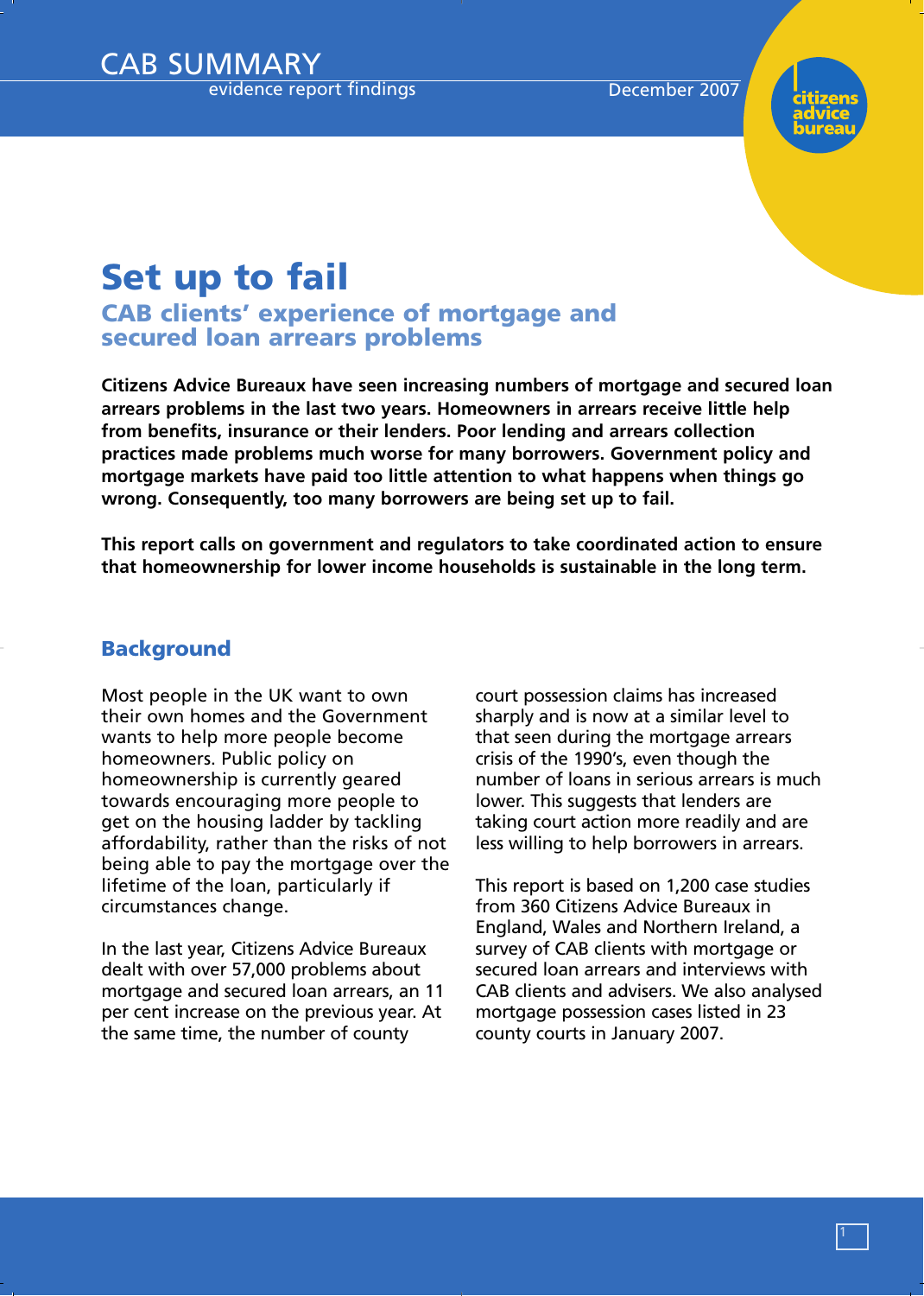### **Main findings**

Most CAB clients seeking advice on mortgage and secured loan arrears are disproportionately from lower income households. They tend to borrow from sub-prime lenders at a higher rate of interest.

In many cases, CAB clients do not shop around for a good deal. Instead they rely on the recommendations made by a broker. Often, they end up with inappropriate and unaffordable mortgages and secured loans. Some of the people buying their council homes receive particularly poor advice from brokers on the suitability of the loans they take out.

CAB evidence shows that many lenders and brokers do not ensure that borrowers understand the risks of entering into a mortgage. In some cases, it seems that lenders do not check whether the borrower can afford the mortgage repayments from the outset.

Some borrowers also take additional secured loans for items such as home improvements or debt consolidation. In some cases, these are as large as their main mortgage. Many do not realise the risks and consequences associated with taking out further secured loans.

Lenders' arrears management practices often increased the arrears problems borrowers face. They take court action for possession rather than negotiate with the borrower. Our research shows that sub-prime lenders are responsible for a level of possession actions substantially above their market share. Lenders have little incentive to consider alternatives to court action, and so can take possession action quickly, adding substantial additional costs to the borrowers' debt.

The growth of mortgage arrears problems has been accompanied by the development of sale and rent back schemes. In these schemes, the borrower sells their property to a private landlord at a discount and in return can rent the property back as a tenant. CAB evidence suggests that homeowners in a financially and emotionally vulnerable situation end up selling their houses for much less than they are worth, in return for a tenancy that offers little security of tenure.

### **Case 1**

**A CAB in Staffordshire reported that a man on a low income was struggling to pay both his mortgage of £474 a month and his credit card debts. A broker referred him to a sub-prime lender to remortgage his home. The new mortgage payments would be £640 per month at an interest rate of 10.45 per cent. After getting CAB advice on the implications of accepting the loan, he decided to refuse it. Instead the CAB negotiated repayments with his existing mortgage lender and credit card companies.** 

**A CAB in south east Wales reported that a couple with a disabled child were persuaded to take out a £50,000 second mortgage by a door-to-door salesman. The loan wiped out all the equity in the property, and increased their mortgage repayments to £1,300 per month. However the couple's total monthly income was only £1,500 per month. They could not afford the mortgage payments and soon fell into arrears.** 

**A CAB in Derbyshire saw a couple whose lender had taken them to court when they had two months arrears on their mortgage. Although they were paying the normal monthly mortgage repayment, they were unable to make a payment towards the arrears for three months whilst paying off council tax arrears. However, the lender proceeded to court action to repossess their home.**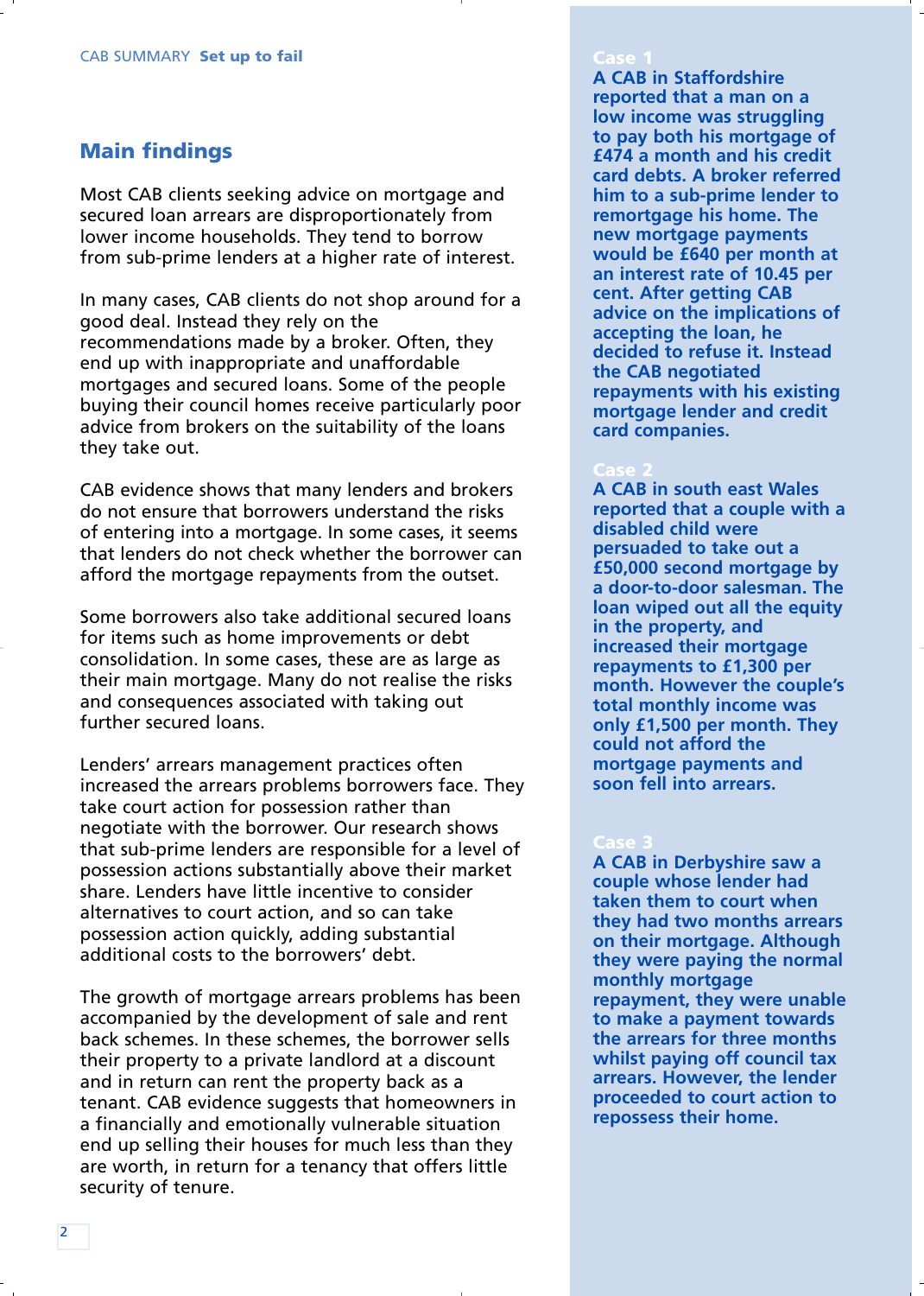Safety nets are also failing. Take-up of mortgage payment protection insurance (MPPI) has declined. The Government's income support for mortgage interest payment scheme (ISMI) is also failing to keep CAB clients out of serious arrears problems, because of the limited help that it offers. Borrowers have to wait up to 39 weeks, because there is an assumption that MPPI will pay their mortgage during this period. After the waiting period, help is limited to a maximum mortgage size well below current average house prices and to a standard interest rate much lower than the sub-prime rates that many CAB clients have to pay. Furthermore, there is no equivalent of housing benefit to help homeowners in low paid work meet their housing costs, leading to hardship for some CAB clients.

The current system to protect consumers from unfair business practices in the mortgage and secured loan markets is not adequately dealing with the poor lending and arrears management practices outlined in this report. This is partly because two regulatory regimes apply. Whilst the Financial Services Authority (FSA) rules governing first charge mortgages are extensive, lenders are not always complying with them. Regulation of second charge lending by the Office of Fair Trading (OFT) has not been updated to take account of changes in the marketplace. The OFT also does not have a clear and proactive compliance strategy.

Our evidence suggests that sustainable homeownership is a challenge for many low income households. Better coordination of government policy and proactive regulation of bad businesses is needed to prevent these borrowers from being set up to fail.

**A CAB in Surrey saw a 38 year old man who had missed three mortgage payments when his business ran into difficulties. But he was able to restart his business and his wife had started her own business. They resumed mortgage repayments and were confident that they could pay off all the arrears in six months. In spite of this the lender took them to court for repossession.**

### **Case 5**

**A London CAB reported that a woman in mortgage arrears was finding it very difficult to keep up with a court order to repay her mortgage arrears. After seeing an advert in the paper for a sale and rent back company, she agreed to sell her home to them without receiving any advice or comparative quotes. Her home was sold for £200,000, although it had been valued at £350,000. In return she received a six month assured shorthold tenancy at an initial rent of £750 per month. At the end of this period, the landlord put the rent up to £1,300 per month. The woman is now facing court action for rent arrears.**

### **Case 6**

**A young widow with a baby sought advice from a Hampshire CAB about paying her mortgage. Her husband had committed suicide leaving her with a mortgage and no income. This meant that the life insurance cover they had was unlikely to pay out. Even if she claimed income support, the long wait for help with interest payments meant that she could lose her home.**